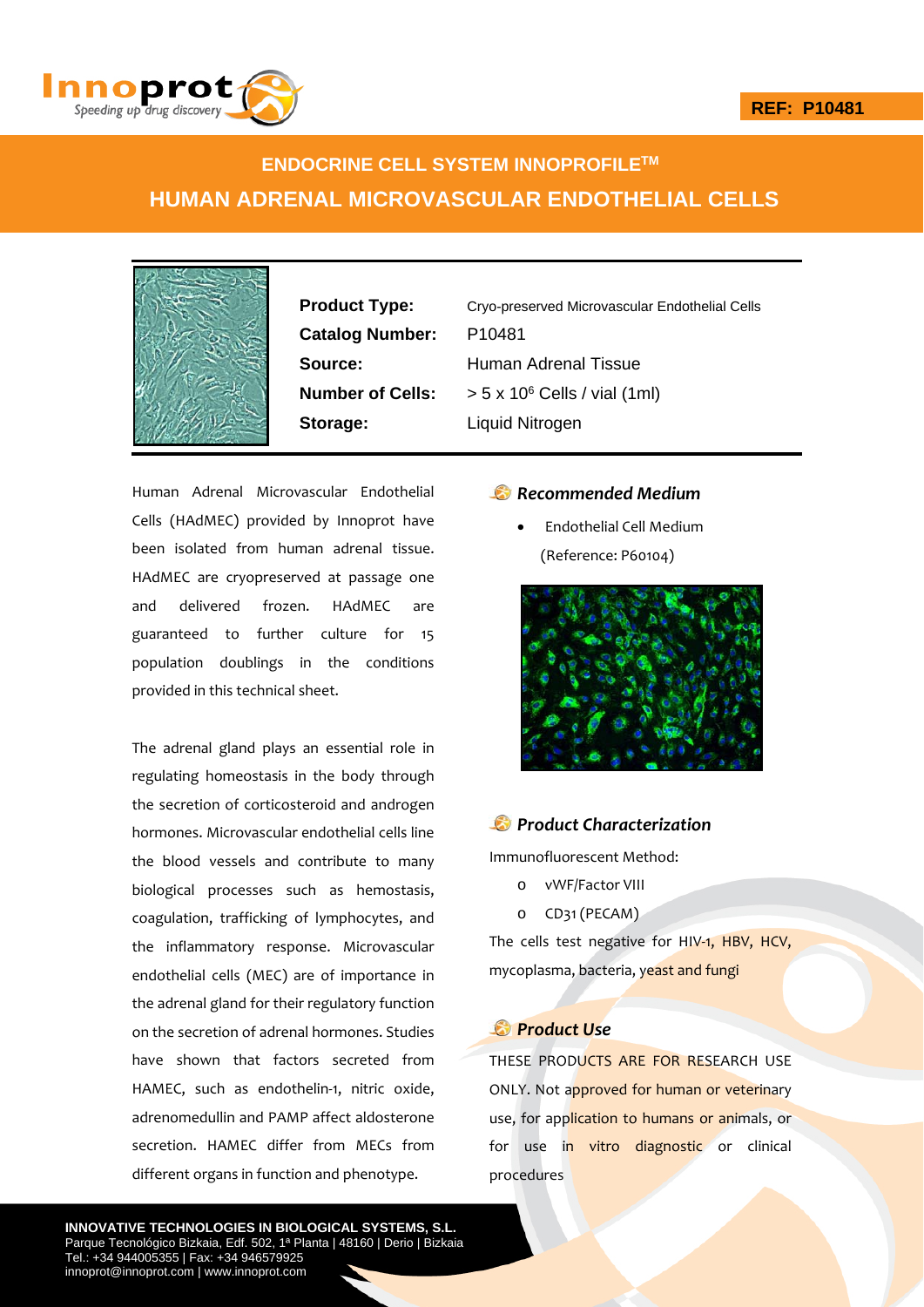

# **INSTRUCTIONS FOR CULTURING CELLS**

*IMPORTANT*: Cryopreserved cells are very delicate. Thaw the vial in a 37 ºC waterbath and return them to culture as quickly as possible with minimal handling!

### **Set up culture after receiving the order:**

- 1. Prepare a fibronectin coated flask (2 μg/cm2 , T‐75 flask is recommended). Add 10 ml of sterile Dulbecco's phosphate buffered saline, Ca++ and Mg++ free (DPBS) to a T‐75 flask and then add 150 μl of fibronectin stock solution (Innoprot, Cat. No. 8248). Leave the flask in incubator overnight.
- 2. Prepare complete medium: decontaminate the external surfaces of medium and medium supplements with 70% ethanol and transfer them to sterile field. Aseptically open each supplement tube and add them to the basal medium with a pipette. Rinse each tube with medium to recover the entire volume.
- 3. Aspirate fibronectin solution and add 20 ml of complete medium to the flask. Leave the flask in the hood and go to thaw the cells. The fibronectin solution can be used twice.
- 4. Place the vial in a 37ºC waterbath, hold and rotate the vial gently until the contents are completely thawed. Remove the vial from the waterbath immediately, wipe it dry, rinse the vial with 70% ethanol and transfer it to a sterile field. Remove the cap, being careful not to touch the interior threads with fingers. Using a 1 ml eppendorf pipette gently resuspend the contents of the vial.
- 5. Dispense the contents of the vial into the equilibrated, fibronectin coated culture vessels. A seeding density of 5,000 cells/cm<sup>2</sup> is recommended.
- Note: Dilution and centrifugation of cells after thawing are not recommended since these actions are more harmful to the cells than the effect of DMSO residue in the culture. It is also important that cells are plated in fibronectin coated flask that promotes cell attachment and growth.
- 6. Replace the cap or cover, and gently rock the vessel to distribute the cells evenly. Loosen cap if necessary to permit gas exchange.
- 7. Return the culture vessels to the incubator.
- 8. For best result, do not disturb the culture for at least 16 hours after the culture has been initiated. Change the growth medium the next day to remove the residual DMSO and unattached cells, then every other day thereafter. A healthy culture will display cobblestone or spindle shaped morphology, non‐granular cytoplasm and the cell number will be double after two to three days in culture.

### **Maintenance of Culture:**

- 1. Change the medium to fresh supplemented medium the next morning after establishing a culture from cryopreserved cells.
- 2. Change the medium every three days thereafter, until the culture is approximately 70% confluent.
- 3. Once the culture reaches 70% confluence, change medium every other day until the culture is approximately 90% confluent.

**INNOVATIVE TECHNOLOGIES IN BIOLOGICAL SYSTEMS, S.L.** Parque Tecnológico Bizkaia, Edf. 502, 1ª Planta | 48160 | Derio | Bizkaia Tel.: +34 944005355 | Fax: +34 946579925 innoprot@innoprot.com | www.innoprot.com